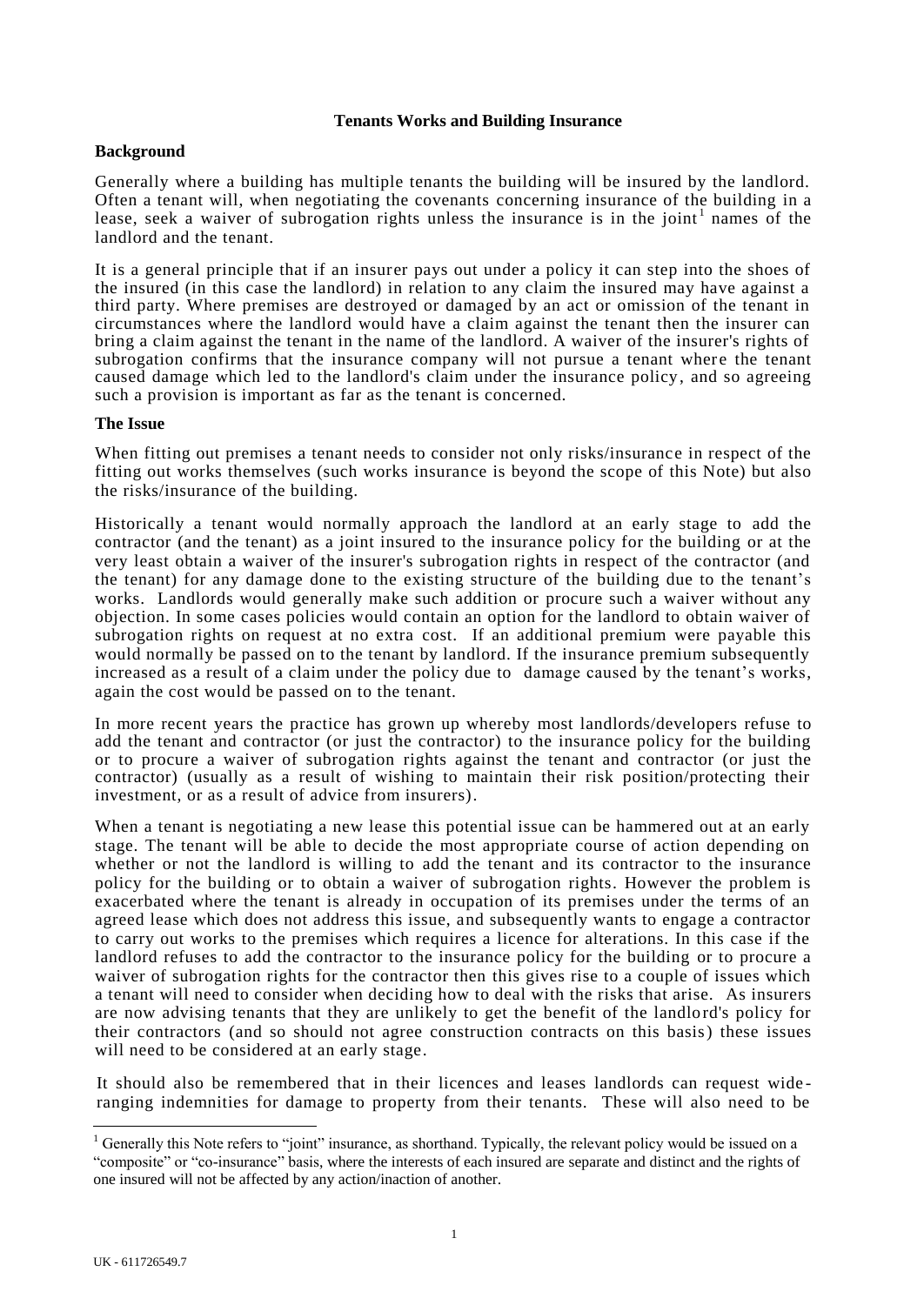factored into the tenant's thinking, as if these indemnities are conceded they can cause a concern both the contractors (to whom the tenant may seek to pass these indemnities on) and the parties' insurers.

First, the tenant will need to consider whether under its building contract with its contractor the building is treated in the same way as any other third party property<sup>2</sup>.

That is not the case under the standard JCT suite of contracts (JCT being the standard form of contract generally used in the UK for this sort of project). Generally under a JCT contract the risk of loss or damage to the building caused by "Specified Perils" (primarily fire and flood) is subject to a separate risk and insurance regime. Under standard position in the majority of JCT contracts the risk of damage to existing structures by Specified Perils is to be insured by the Employer (tenant) in the joint names of the Employer and the Contractor.

Even if the building is treated the same way as other third party property, the tenant's contract with its contractor will generally only impose liability for damage to third party property where such damage has been caused by the negligence of the contractor or of those for whom the contractor is responsible. In that event the tenant will need to consider the extent of its own liability for non-negligently caused damage. If the tenant may have some liability (because eg it is not a joint insured under the landlord's policy, or there is no waiver of subrogation rights against it, in respect of this risk) then it will need to consider how to protect itself against that risk. Absent appropriate protection, a tenant faced with a large claim may become insolvent as a result.

Second, if the building is treated in the same way as any other third party property the contractor will (as noted above) generally take the risk of and need to obtain sufficient cover for the cost of reinstatement of the whole building should the building be destroyed by, for example, negligently caused fire or flood damage. The contractor will need to take care in this respect: typically a public liability policy will exclude from the definition of third party property any property within the contractor's custody or control, so if the contractor has assumed this risk it will need to make sure this exclusion does not apply to the building.

That issue aside, the cost of the premium for this cover may be disproportionate when compared to the value of the works being carried out. The amount of public liability cover a contractor will carry varies wildly depending on its size – it can range from £5m  $\text{-}$  £10m for small independent contractors to  $\text{\pounds}100m+$  for large national contractors. The contractor may find itself carrying out works valued at £500,000 to a floor of a buildin g with a reinstatement value of hundreds of millions. The cost of additional public liability cover to this reinstatement value could be at least £100,000. This cost is clearly disproportionate to the value of the works. In these circumstances a contractor will no doubt look to the tenant to cover the cost of this additional cover. Depending on the tenant's negotiating position it may seek to pass the cost onto the landlord.

In these circumstances a contractor who goes ahead and carries out the works without obtaining adequate third party cover is at risk of insolvency in the face of a major claim against it.

Whilst this Note focusses on the position of the tenant and its contractor, the issues of how far any joint insurance or waiver of subrogation rights extends to sub -contractors and suppliers of all tiers will also need to be addressed when considering possible solutions.

## **Finding a solution**

There is a range of possibilities for dealing with this issue. However it is important that parties are aware that there is an issue in the first place and that it is considered and addressed at an early stage.

 $\overline{a}$ 

 $2^{2}$  i.e. property other than the Works. Such property is generally expected to be covered (against negligent caused damage at least) by the Contractor's third party liability policy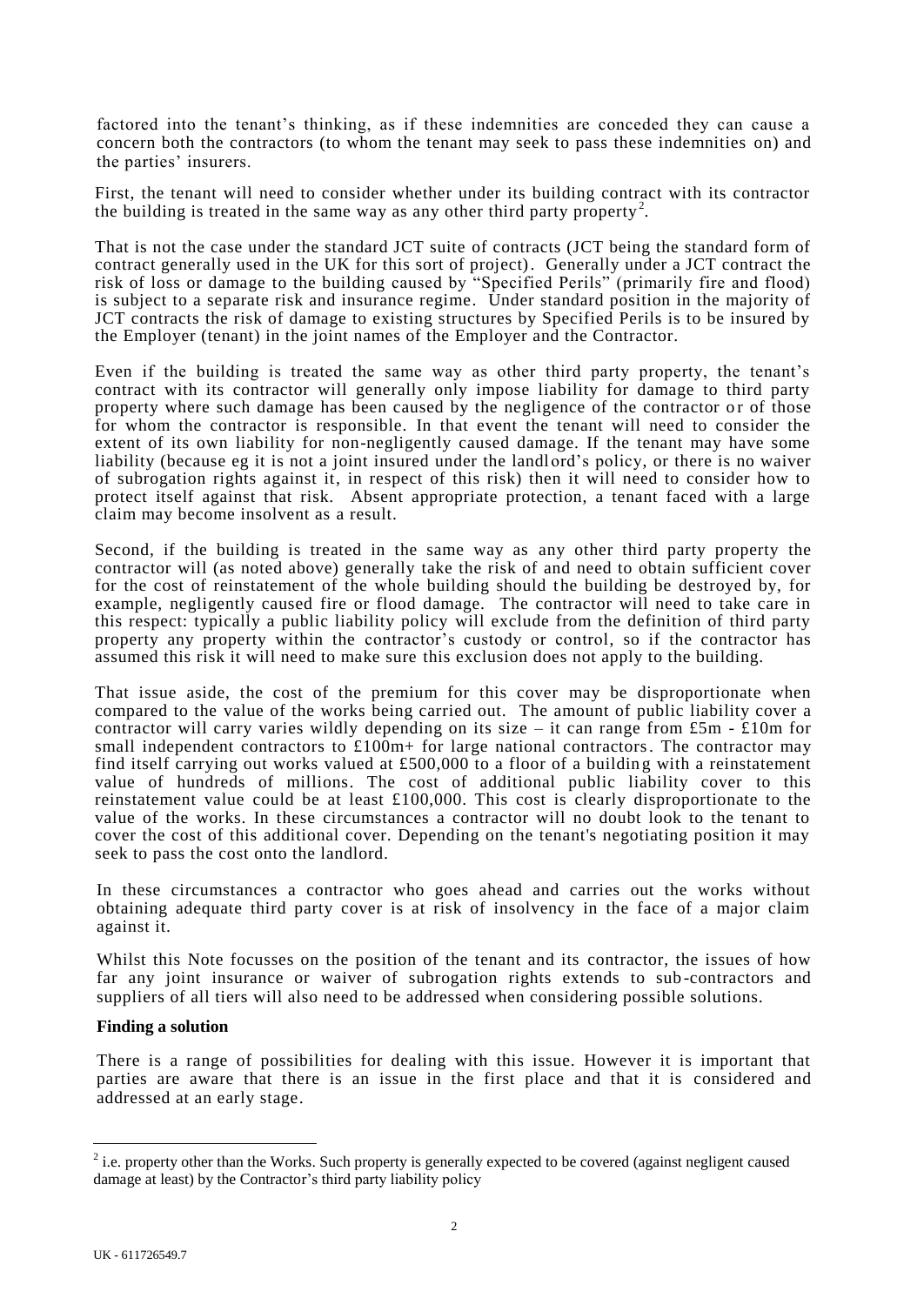The options are:

- (a) The tenant obtains the agreement of the landlord to add the tenant and the contractor to the insurance policy for the building and pays the cost of any additional premium. This would need to be covered in the agreement for lease/licence for alterations; generally at most it would only require a minor amendment to the relevant insurance provisions in a JCT contract. However, as noted above, this option is now rarely available.
- (b) The tenant obtains a waiver of the landlord's insurers' rights of subrogation against the tenant and its contractor and pays the cost of any additional premium. Again, modest amendments to the relevant insurance provisions in a JCT contract would be required . Similarly, however, this option is rarely available.
- (c) Absent (a) or (b) above, the tenant's aim will be to ensure that its risks and l iabilities in respect of damage to the building are mirrored by the contractor's risks and liabilities under the building contract. This could be achieved by ensuring that its risks and liabilities are limited to the risk of negligently caused damage; if t hat is accepted the insurance provisions in the building contract could be amended to rely solely on the contractor's indemnity for negligently caused damage to property. Alternatively, if the tenant's risks and liabilities extend to non-negligently caused damage as well as negligently caused damage, it could seek to pass this risk on to the contractor and ask the contractor to arrange for its own public liability insurance to be extended to provide cover for both negligent and non-negligent damage to the building caused by the carrying out of the tenant's works. It can be difficult for a contractor to arrange such an extension. If it is the agreed solution, however, the building contract would need to be amended to reflect this and the issue of who should bear the cost of any extension required to the contractor's policy to effect this cover would also need to be agreed.
- (d) A "layered" approach is adopted whereby:-
- i. The risk of damage to the building is borne by the contractor up to a certain level (usually commensurate with the level of public liability cover the contractor holds) and the contractor ensures its public liability cover extends to this risk;
- ii. Sometimes, the next layer of risk (i.e. above that borne by the contractor but below the level at which the landlord's policy kicks in) is borne by the tenant who will then ensure its public liability cover extends to this risk;
- iii. Above that level the landlord agrees to cover the risk (either under the existing policy or under a separate policy) to provide indemnity to the tenant and the contractor.

Again, the issue of who should bear the cost of any extensions required to the relevant policies to effect this cover would also need to be agreed.

As noted above, options (a) and (b) can be reflected in a JCT building contract by adopting the traditional JCT approach with minimal amendments. However, the traditional JCT approach does not work for options  $(c)$  and  $(d)$ . Options  $(c)$  and  $(d)$  can be catered for within the JCT 2016 suite of contracts by adopting the "C.1 Replacement Schedule". The "C.1 Replacement Schedule" is a new option within JCT Insurance Option C in the JCT 2016 suite of contracts. If selected, it enables the parties to address the qu estion of risk of and insurance of damage caused to the existing building by Specified Perils in a bespoke schedule. If option (c) or (d) is selected, therefore, that could be included in a bespoke schedule (covering both allocation of risk and what insurance is to be taken out by whom) which would then be included within the building contract as a "C.1 Replacement Schedule". That said, it will still be important to take specialist advice to ensure that the Schedule is completed correctly and incorporated into the contract properly – and to ensure that there are no further amendments required in light of the particular insurance arrangements being put in place for the project in question.

As noted above, this issue needs to be addressed and solved to all parties' satisfaction as early